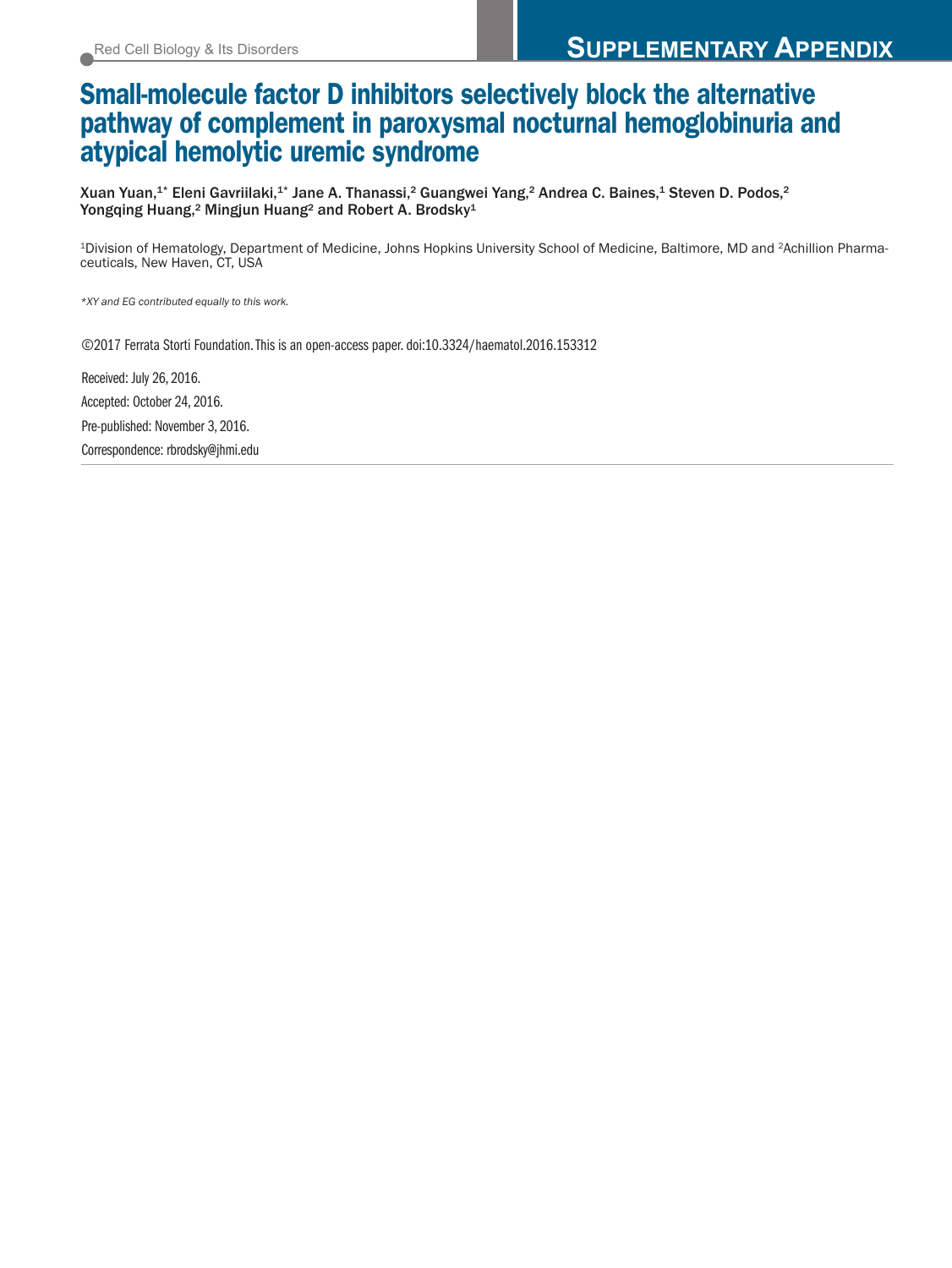#### **Supplemental Materials**

#### **Supplemental Methods**

#### Human samples

Blood samples were centrifuged, and erythrocytes were washed three times in phosphate buffered saline (PBS) and resuspended at 30-40% hematocrit in  $GVB<sup>0</sup>$  (gel veronal buffer without  $Ca^{++}$  and  $Mg^{++}$ , pH 7.3) supplemented with 10 mM MgEGTA (GVB<sup>0</sup>/MgEGTA, pH 7.3). Blood from the three PNH patients was collected for serum and erythrocytes before scheduled eculizumab infusion (patients 1 and 2 on long-term treatment; patient 3, treatment naïve). For additional experiments, serum was also collected immediately after eculizumab infusion. Serum from the aHUS patients on eculizumab was collected immediately prior to dosing of eculizumab.

#### *Binding Affinity to factor D*

Binding kinetics and affinities of compounds to human factor D were characterized by surface plasmon resonance using a BiacoreTM 3000 system (GE Healthcare). Recombinant factor D protein (R&D Systems, Minneapolis, MN) was immobilized on a CM5 sensor chip (GE Healthcare) using standard amine coupling chemistry with HBS-N (10 mM HEPES, 0.15 M NaCl, pH 7.4) as the running buffer. Briefly, the surface was activated with a 1:1 ratio of 0.4 M 1-ethyl-3-(3 dimethylaminopropyl) carbodiimide hydrochloride/0.1 M N-hydroxy succinimide at a flow rate of 10 μL/min. Protein was diluted to 0.02 mg/mL in 10 mM sodium acetate pH 6.0 was captured by injecting onto the activated chip surface. Residual activated groups were blocked with a 7 minute injection of 1:1 mixture of 1 M ethanolamine (pH 8.5) with HBS-N. Final surface density of protein was 4000 RU (resonance units). Compound binding data were collected in 50 mM TrisHCl pH 7.5, 1 M NaCl, 0.005%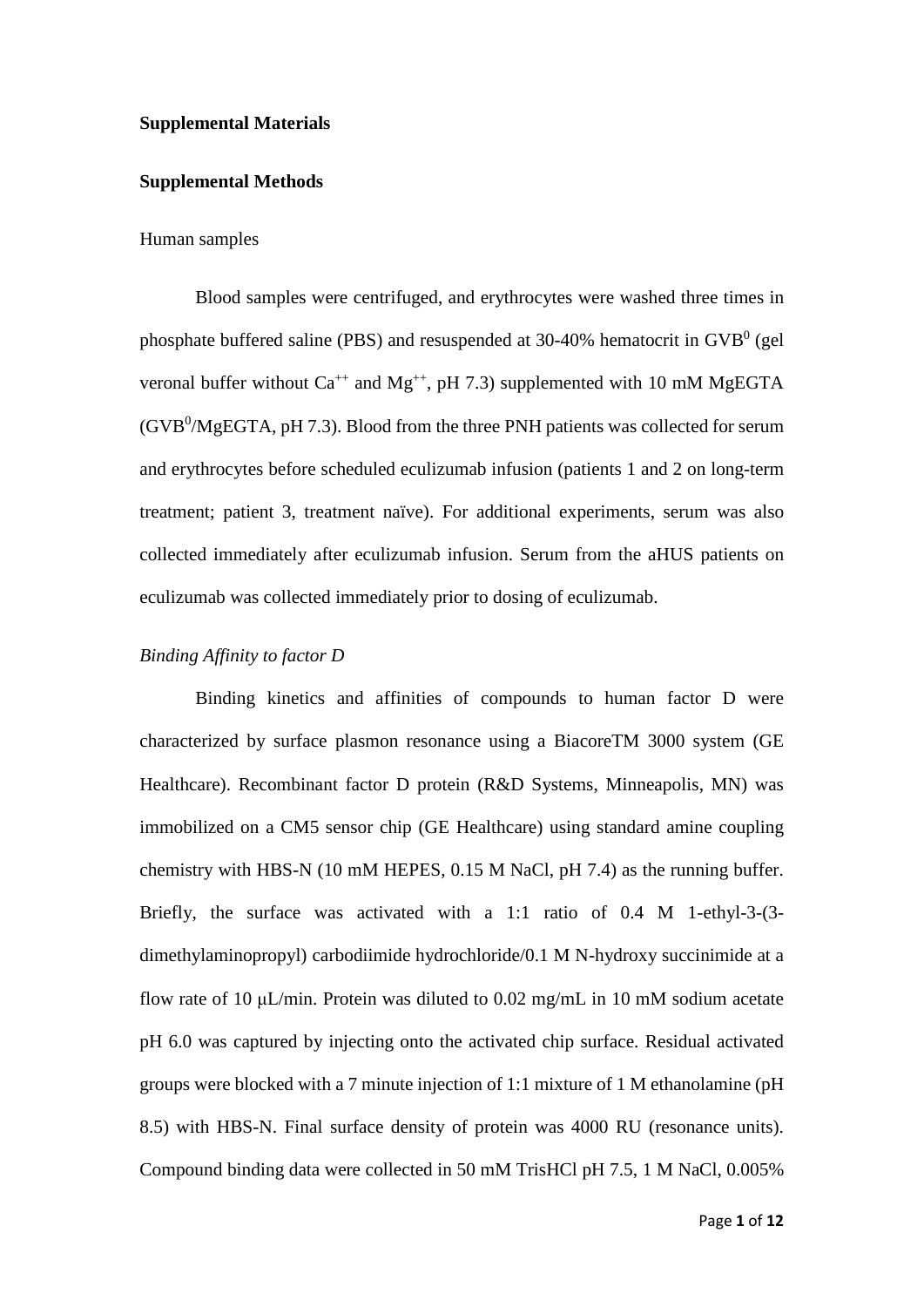Tween 20 supplemented with DMSO (1%) at 50 μL/min. Data were double referenced and corrected for DMSO-excluded volume effects and fitted to a 1:1 binding model, allowing for mass transport effects, using Scrubber software (BioLogic Software). *Factor D protease activity against a small synthetic substrate*

Factor D protease activity was measured using a biochemical assay consisting of purified factor D (Complement Technology, Inc., Tyler, TX), the synthetic thioester substrate N-α-Cbz-L-lysine thiobenzyl ester (Z-Lys-SBzl; Sigma-Aldrich) and the colorimetric reagent 5,5'-dithiobis-(2-nitrobenzoic acid) (DTNB, Ellman's reagent). Factor D-mediated esterolysis of substrate generates free sulfhydryl groups that react with the colorimetric detection agent DTNB to produce yellow color. Compounds were dissolved in DMSO and diluted in DMSO in half-log dilution series to 50× final assay concentrations. Factor D was diluted in assay buffer (50 mM Tris, 1.0 M NaCl, pH 7.5) and added to compound in a polypropylene microtiter plate for a 5 minute room temperature preincubation at  $2\times$  final concentration. 50 µL factor D + compound mixture was then transferred with gentle mixing to 50 μL assay buffer with Z-Lys-SBzl and DTNB in a microtiter plate. Final concentrations were  $2 \mu g/mL$  (80 nM) factor D, 100 μM Z-Lys-SBzl, and 100 μM DTNB.  $A_{405}$  was measured in a Molecular Devices Spectramax Plus 384 plate reader at 30-second intervals for 30 minutes. Reaction rates  $(mA_{450} \text{ min}^{-1})$  calculated by the Spectramax software were used to calculate  $IC_{50}$  values using nonlinear regression analysis with the fourparameter sigmoidal dose-response equation (Prism, GraphPad Software, La Jolla, CA).

## *Factor D proteolytic activity against its natural substrate C3bB*

280 nM C3b, 400 nM factor B, and 0.8 nM factor D (Complement Tech) were incubated in assay buffer (PBS with 10 mM MgCl) in the absence or presence of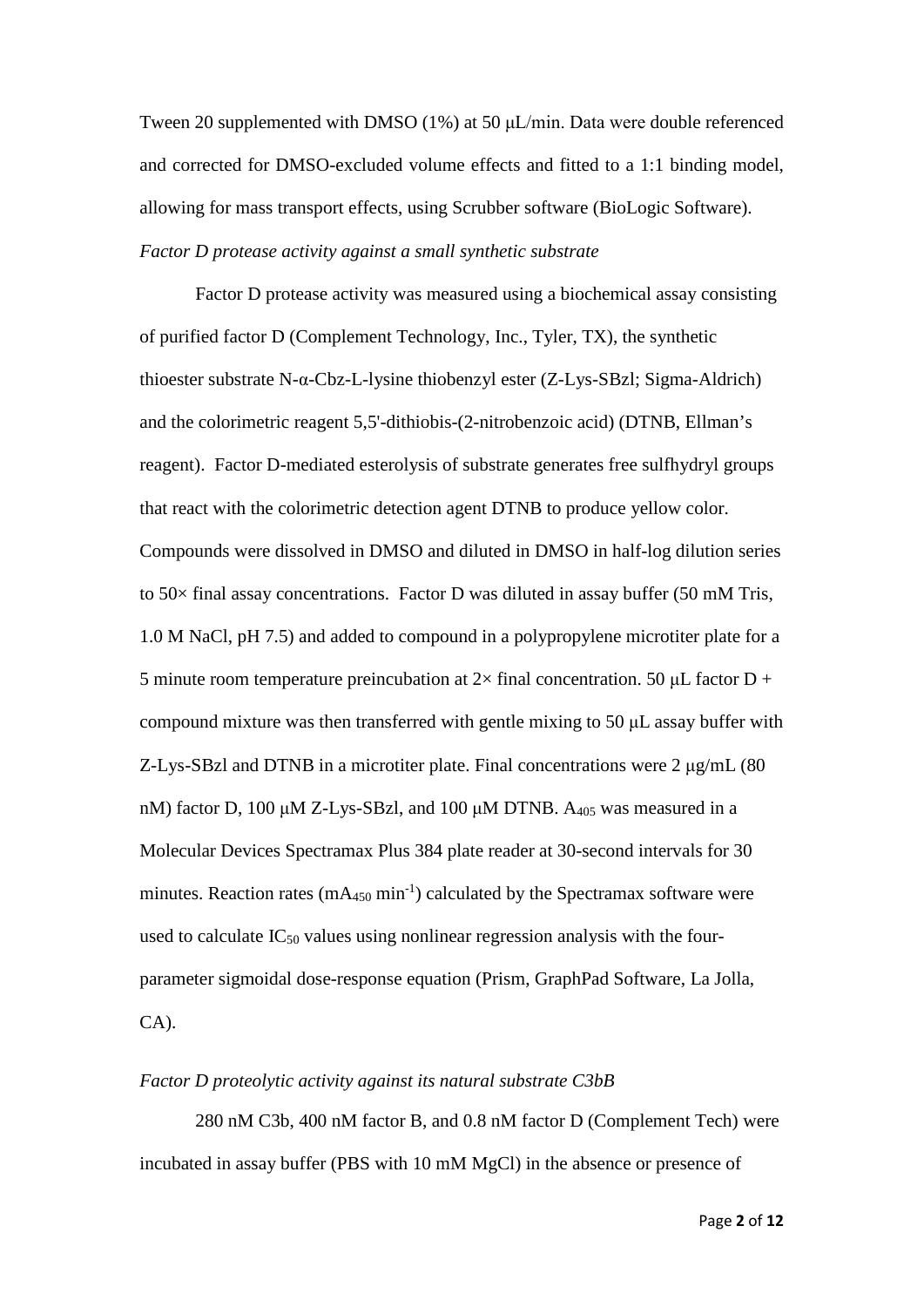compound (in half-log dilution series from 0.000316  $\mu$ M to 1  $\mu$ M) at 37°C for 30 minutes. Factor B cleavage was visualized by non-reducing 4-20% Tris-glycine SDS-PAGE followed by Coomassie blue staining. Bb product was quantified in parallel by MicroVue Bb Plus ELISA (Quidel). Inhibitor  $IC_{50}$  values were calculated by nonlinear regression analysis using the four-parameter sigmoidal dose-response equation (Prism, GraphPad Software).

#### *Inhibition of APC-mediated and CPC-mediated hemolysis*

Alternative pathway of complement (APC) hemolytic assays with rabbit erythrocytes were performed using standard procedures as described previously with minor modifications. Specifically, a final concentration of 8% normal human serum (NHS) was used as this amount consistently led to nearly complete lysis of rabbit erythrocytes. Compounds were assayed in duplicate. Reactions consisted of 50 µL  $GVB<sup>0</sup>$  (gel veronal buffer without  $Ca^{++}$  and  $Mg^{++}$ , pH 7.3, Complement Technology) supplemented with 10 mM MgEGTA (GVB $^0$ /MgEGTA, pH 7.3), 50 $\mu$ L 20% NHS (Complement Technology) in GVB<sup>0</sup>/MgEGTA and  $20 \mu$ L erythrocytes (5×10<sup>8</sup>/mL, Complement Technology) in GVB<sup>0</sup>/MgEGTA in the absence or presence of compound (concentration range from 0.000316 to 1µM) or DMSO. A 0% hemolysis control consisted of  $100 \mu L GVB^0/MgEGTA$  plus  $20 \mu L$  erythrocytes and the  $100\%$ hemolysis control consisted of 100 $\mu$ L water plus 20 $\mu$ L erythrocytes. After 30 minutes incubation at 37°C, erythrocytes were pelleted and optical absorbance of supernatants was read at 405 nM.  $EC_{50}$  and  $EC_{90}$  values were determined by nonlinear regression analysis using the four-parameter sigmoidal dose-response equation (Graphpad Prism, La Jolla, CA).

CPC hemolytic assays with antibody sensitized sheep erythrocytes were performed using standard procedures as described previously with minor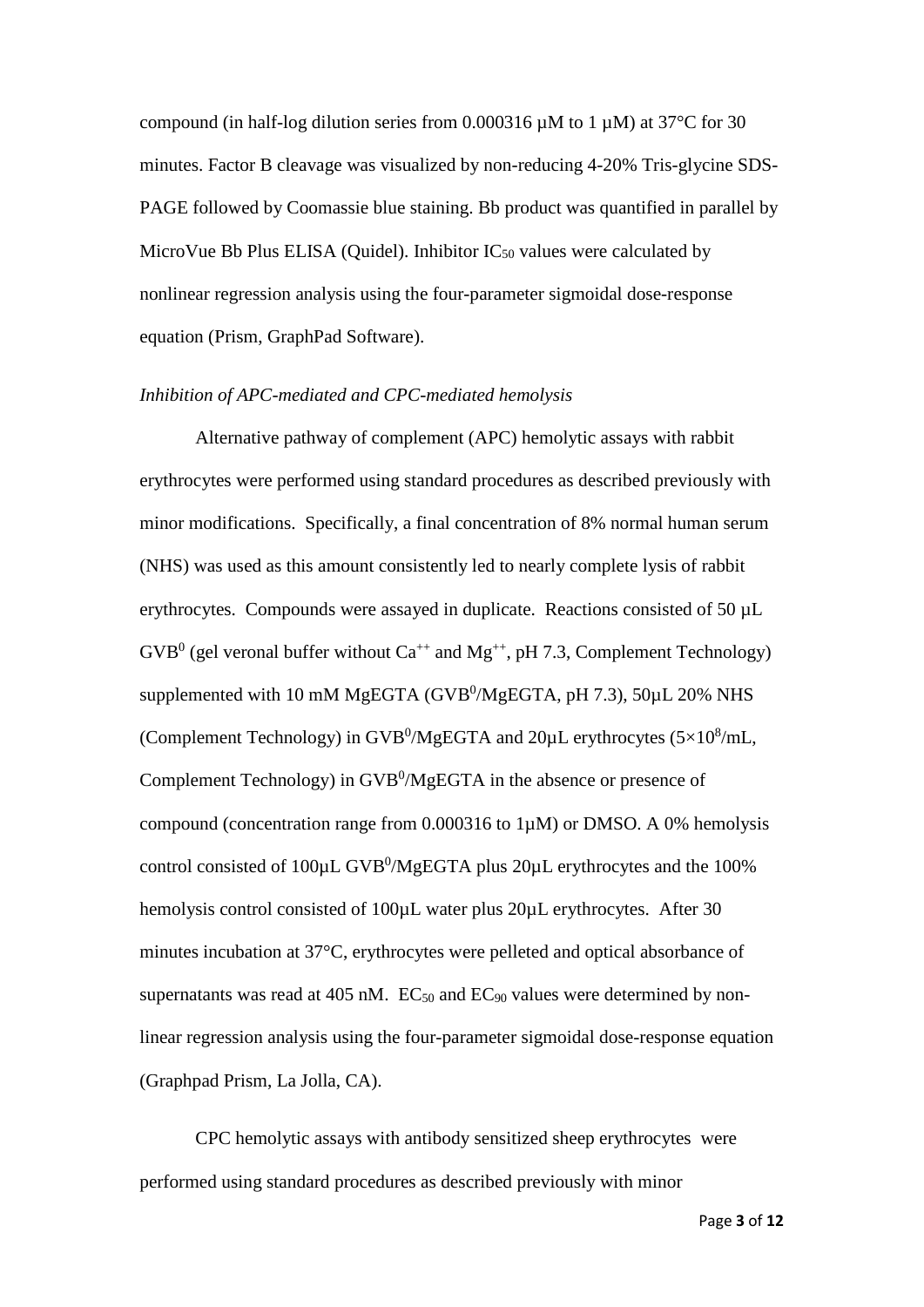modifications<sup>1</sup>. Specifically, a final concentration of 0.5% normal human serum (NHS) was used as this amount consistently led to nearly complete lysis of erythrocytes. Compounds were assayed in duplicate. Reactions consisted of 100 µL  $GVB^{++}$  (gel veronal buffer with 0.15 mM Ca<sup>++</sup> and 0.5 mM Mg<sup>++</sup>, pH 7.3), Complement Technology), 0.6 µL NHS (Complement Technology) and 30 µL erythrocytes  $(5\times10^8/\text{mL}$ , Complement Technology) in GVB<sup>++</sup> in the absence or presence of compound (concentration range from 0.09 to 200 µM) or DMSO. A 0% hemolysis control consisted of 100 $\mu$ L GVB<sup>++</sup> plus 30 $\mu$ L erythrocytes and the 100% hemolysis control consisted of 100 $\mu$ L water plus 30 $\mu$ L erythrocytes. After 60 minutes incubation at 37°C, erythrocytes were pelleted and optical absorbance of supernatants was read at 541 nM.  $EC_{50}$  and  $EC_{90}$  values t were determined by nonlinear regression analysis using the four-parameter sigmoidal dose-response equation (Graphpad Prism, La Jolla, CA).

## *Inhibition of APC-mediated lysis in PNH (Ham test)*

The hemolytic assay was performed with PNH erythrocytes at 1% hematocrit in GVB $^0$ /MgEGTA (pH 6.4) and 20% acidified human serum, as previously described <sup>2</sup>. Briefly, ABO blood group-compatible normal human serum (blood group B serum for patient 1, blood group B; pooled serum for patients 2 and 3, blood group O; sera from Complement Tech) was preincubated for 10 minutes on ice with inhibitor solution in half-log dilution series in dimethyl sulfoxide (DMSO) (final concentrations: 0.001 µM to 1 µM inhibitor; 1% DMSO) prior to acidification. Samples containing serum and inhibitor were acidified by addition of 0.2 N HCl to  $GVB^0/MgEGTA$  (pH 6.4). 10 µL PNH erythrocytes were added per well and incubated at 37°C for 1 hour. Controls: "Buffer", GVB<sup>0</sup>/MgEGTA (pH 6.4) alone; "Serum+EDTA"; acidified serum inactivated by 5 mM EDTA to determine 0% APC-mediated hemolysis; " $H_2O$ ",  $H_2O$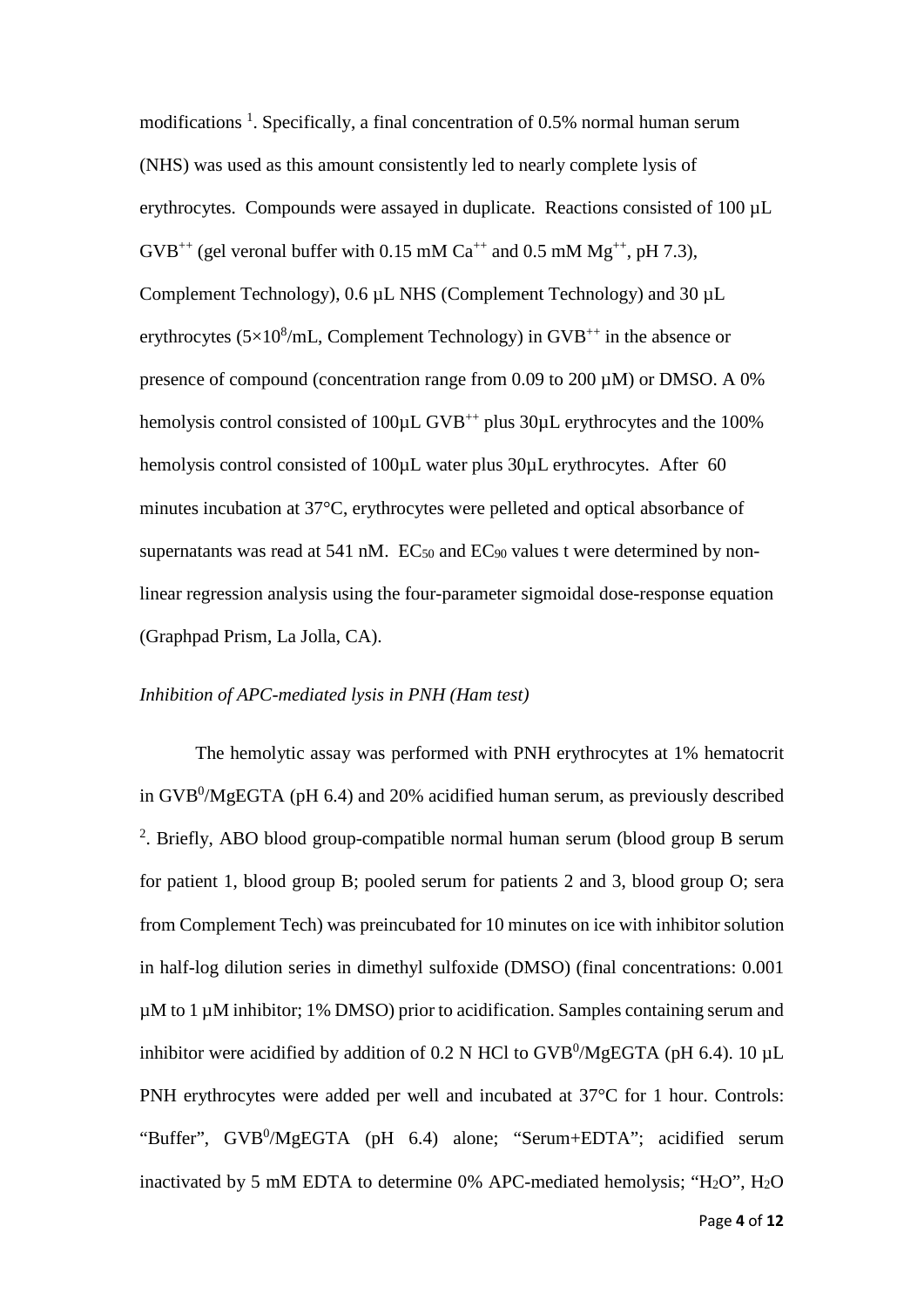in place of buffer for complete osmotic hemolysis; and "Serum", DMSO in place of inhibitor to determine 100% APC-mediated hemolysis. Supernatants were collected by centrifugation and optical absorbance was measured at 405 nM  $(A_{405})$  using an iMark Microplate reader (Bio-Rad). Hemolysis in each well was normalized to the 0% and 100% controls, and  $IC_{50}$  and  $IC_{90}$  values were determined from duplicate wells by nonlinear regression analysis using the four-parameter sigmoidal dose-response equation (Prism).

## *Inhibition of dysregulated APC in aHUS*

The modified Ham test was performed to assess the efficacy of factor D inhibitors in aHUS patient serum<sup>3</sup>. Briefly, PIGA-null reagent cells were plated in 80  $\mu$ L GVB<sup>++</sup> (gel veronal buffer with 0.15 mM Ca<sup>++</sup> and 0.5 mM Mg<sup>++</sup>, pH 7.3), then 20% serum preincubated with DMSO or inhibitors was added, and reactions were incubated for 30 minutes at 37°C. Heat-inactivated serum was used as a negative control. Next, cells were washed and incubated with WST-1 (Roche) at 1:10 dilution for 2 hours at 37°C. Optical absorbance was measured in an iMark Microplate Absorbance Reader (Bio-Rad) at 490 nm with a reference wavelength at 595nm. Mean absorbance was calculated for each sample based on triplicates and background absorbance (from a blank containing WST-1) as previously described.

#### *Inhibition of C3 fragment deposition*

C5-depleted human serum (Complement Technology) was preincubated for 10 minutes at 37°C with DMSO or compound solution (half-log dilution series in DMSO; final concentrations  $0.0001 \mu M$  to 1  $\mu M$  compound, 1% DMSO). Serum was acidified by addition of 0.2 N HCl to  $GVB^0/MgEGTA$  (pH 6.4). 10 µL erythrocytes was added per well and reactions were incubated at 37°C for 24 hours. Negative control reactions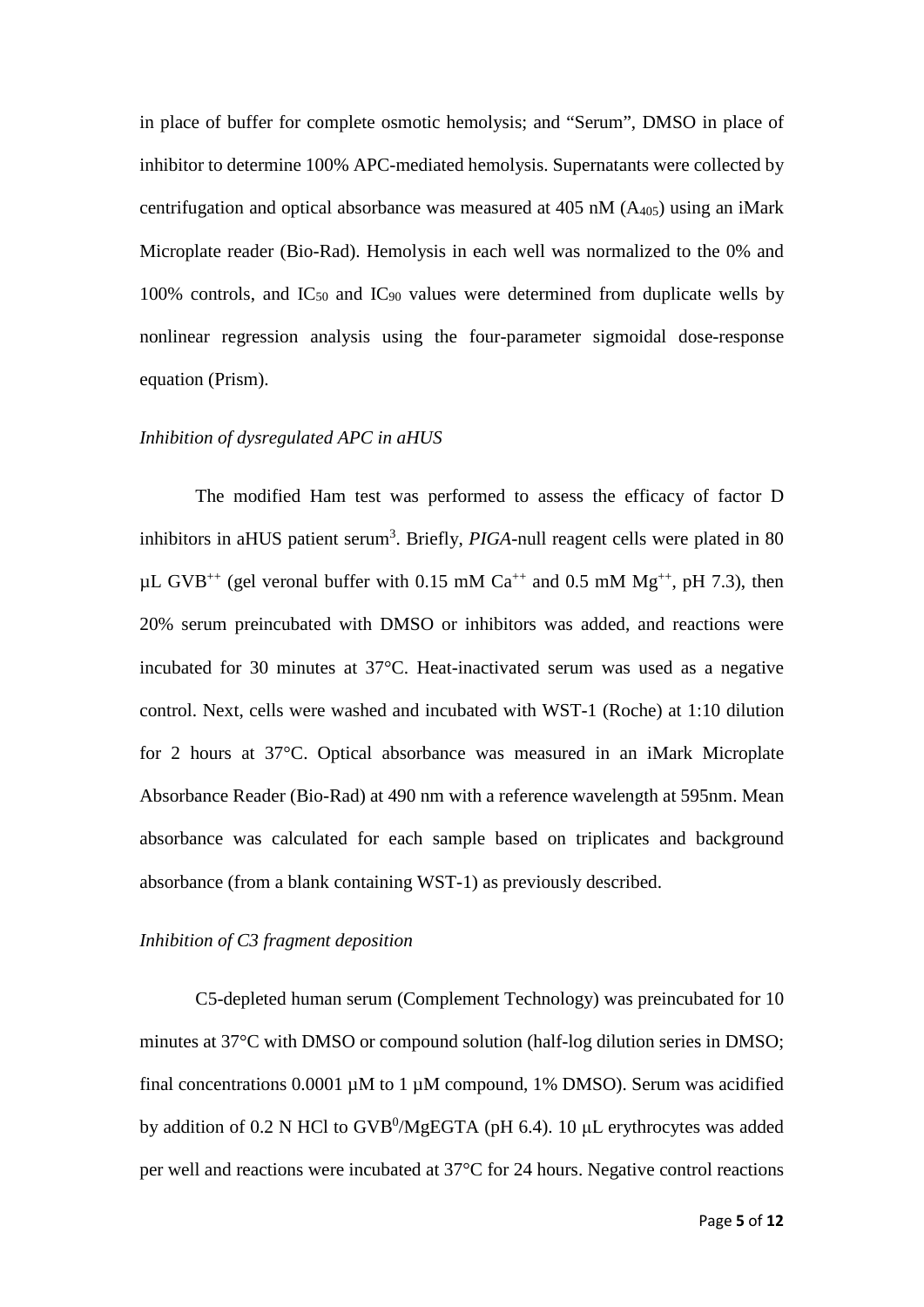included: serum inactivated by 20 mM EDTA; and, opsonization of normal blood group O erythrocytes. After incubation, erythrocytes were collected by centrifugation and washed with 1% BSA/PBS. Erythrocytes were stained with 1:200 FITC-conjugated anti-C3c antibody (Abcam) and 1:100 allophycocyanin-conjugated anti-CD59 (Invitrogen) and analyzed by flow cytometry. The phenomenon was also examined with 1:50 FITC-conjugated anti-C3b (anti-Human C3/C3b/iC3b, Cedarlane, catalog # CL7632F) and 1:200 AlexaFluor488-conjugated anti-C3d antibodies (Novus Biologicals, catalog #NB100-65510AF488) with the same methodology. Ghost and intact erythrocytes were gated using forward and side scatter; analysis was limited to intact cells. Gating for FITC-conjugated (or AlexaFluor488-conjugated) and allophycocyanin-conjugated antibodies was based on isotypic control antibodies. Data were analyzed using FlowJo software (Tree Star, Inc.). IC<sub>50</sub> and IC<sub>90</sub> values were determined by nonlinear regression analysis using the four-parameter sigmoidal doseresponse equation (Prism). C3 fragment deposition on PNH erythrocytes from patients 1 and 3 (obtained before eculizumab infusion) wassimilarly assessed using the patient's own serum collected immediately after eculizumab infusion.

## *Off-target serine proteases*

Inhibition of purified serine proteases by ACH-3856 and ACH-4471 was determined by Cerep Laboratories (Eurofins Pharma Discovery Services) using purified enzymes paired with specific substrates under standardized reaction conditions. Reaction progress in duplicate reactions was measured following incubation by fluorometry or photometry. Percent inhibition was calculated from measured specific activity in the presence and absence of inhibitor. Reactions were validated with reference inhibitors in parallel reactions

#### **Supplemental Results**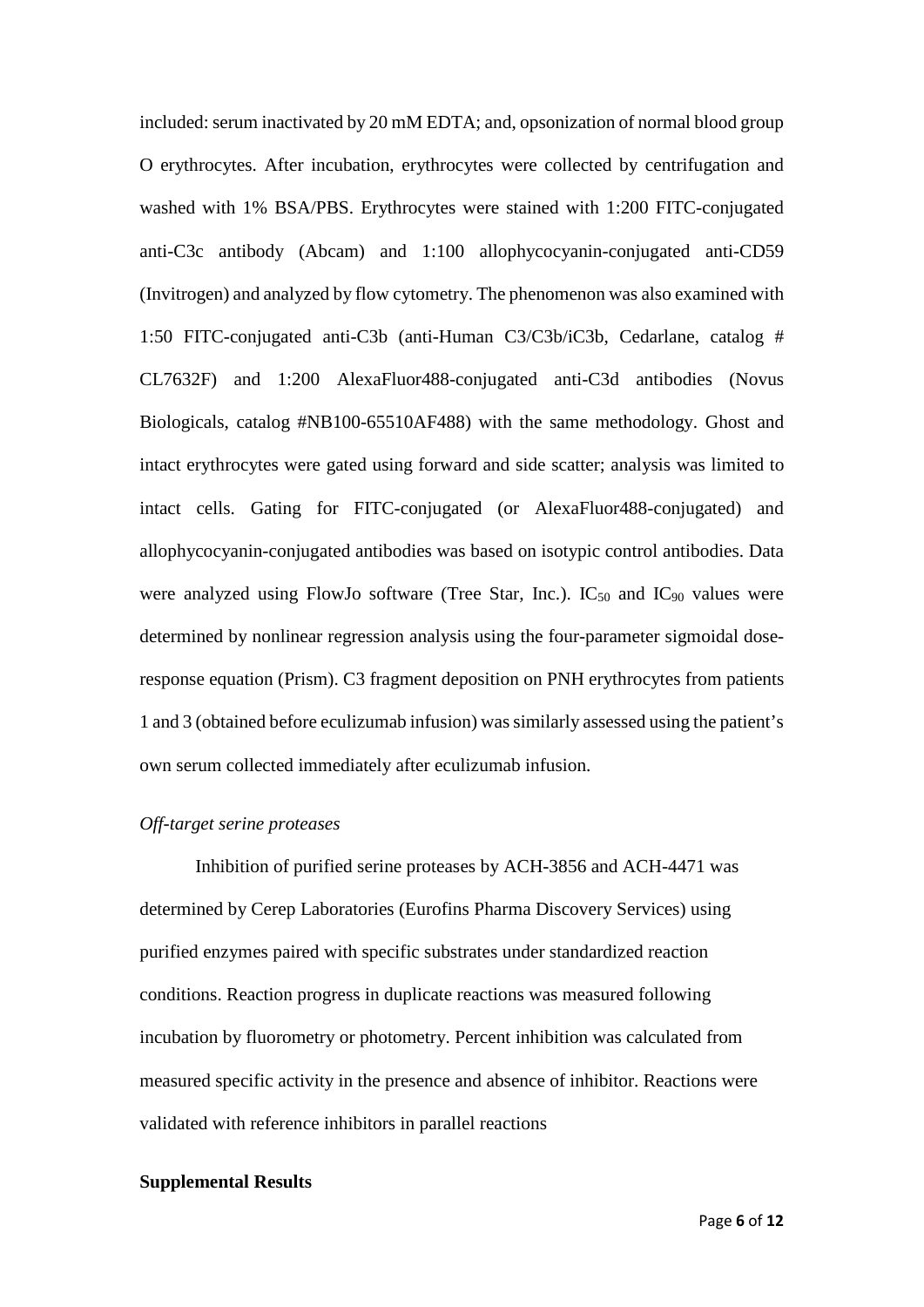Binding kinetics and affinities of ACH-3856 and ACH-4471 to recombinant factor D were assessed by surface plasmon resonance with immobilized recombinant protein: parameters are presented in the main manuscript (Table 3) and in Supplemental Figure 1. Inhibitory activities of these compounds against purified factor D enzyme with a small synthetic thioester substrate are presented in the main manuscript (Table 3) and Supplemental Figure 2. Inhibitory activities in APC and complement classical pathway hemolysis assays are presented in the main manuscript (Table 4).

Inhibition of APC-mediated lysis of PNH erythrocytes (Ham test) is presented in the main manuscript (Figure 2). Inhibition of C3 fragment deposition on PNH erythrocytes as detected by anti-C3c staining is presented in the main manuscript (Figure 3); the staining of approximately 10% of cells by anti-C3d but not by anti-C3c when treated with serum in the presence of EDTA is presented in Supplemental Figure 3. Inhibitory activities against a panel of serine proteases are presented in Supplemental Table 1.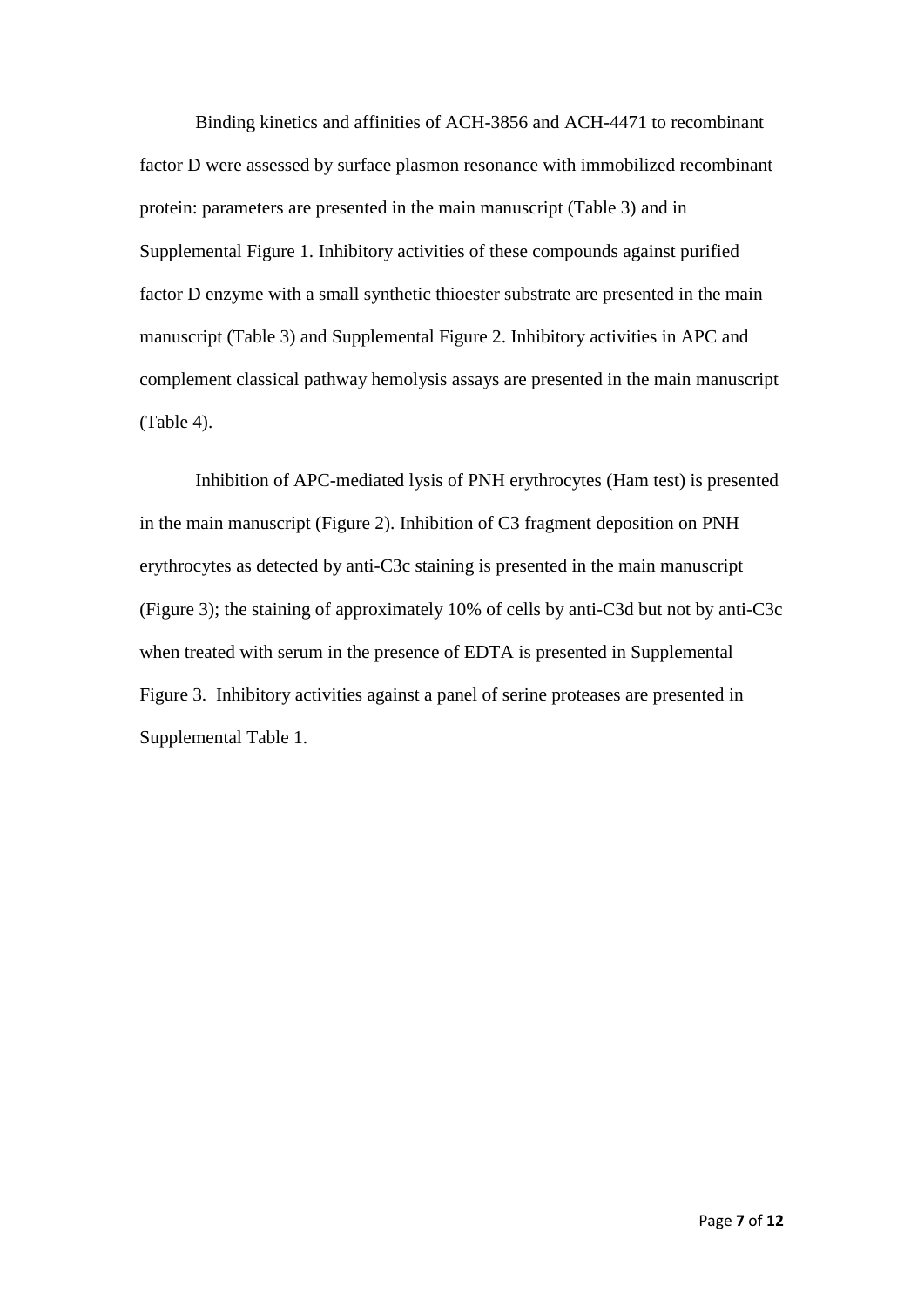| <b>Enzyme</b>                   | <b>Source</b>     | $%$ inhibition at 10 µM |                 |
|---------------------------------|-------------------|-------------------------|-----------------|
|                                 |                   | <b>ACH-3856</b>         | <b>ACH-4471</b> |
| Thrombin                        | human plasma      | 3.3                     | 1.2             |
| Urokinase                       | human kidney      | $-7.6$                  | <b>ND</b>       |
| Chymase                         | human skin        | 27.6                    | $-1.2$          |
| Elastase                        | human leukocytes  | $-3.5$                  | 0.7             |
| cathepsin G                     | human leukocytes  | 7.6                     | 0.4             |
| dipeptidyl peptidase IV(DPP-IV) | human recombinant | $-1.9$                  | $-1$            |
| HNE human neutrophil elastase)  | human serum       | $-4.9$                  | <b>ND</b>       |
| Tryptase                        | human lung        | $-4.5$                  | 1.4             |
| Trypsin                         | human pancreas    | $-6$                    | 0.1             |
| Kallikrein                      | Human plasma      | 2.8                     | 20.8            |
| PLAU (Urokinase)                | Human Urine       | <b>ND</b>               | 2.5             |
| ELA2 (Neutrophil Elastase 2)    | Human neutrophils | <b>ND</b>               | 14.5            |

**Supplemental Table 1. Inhibition of off-target serine proteases**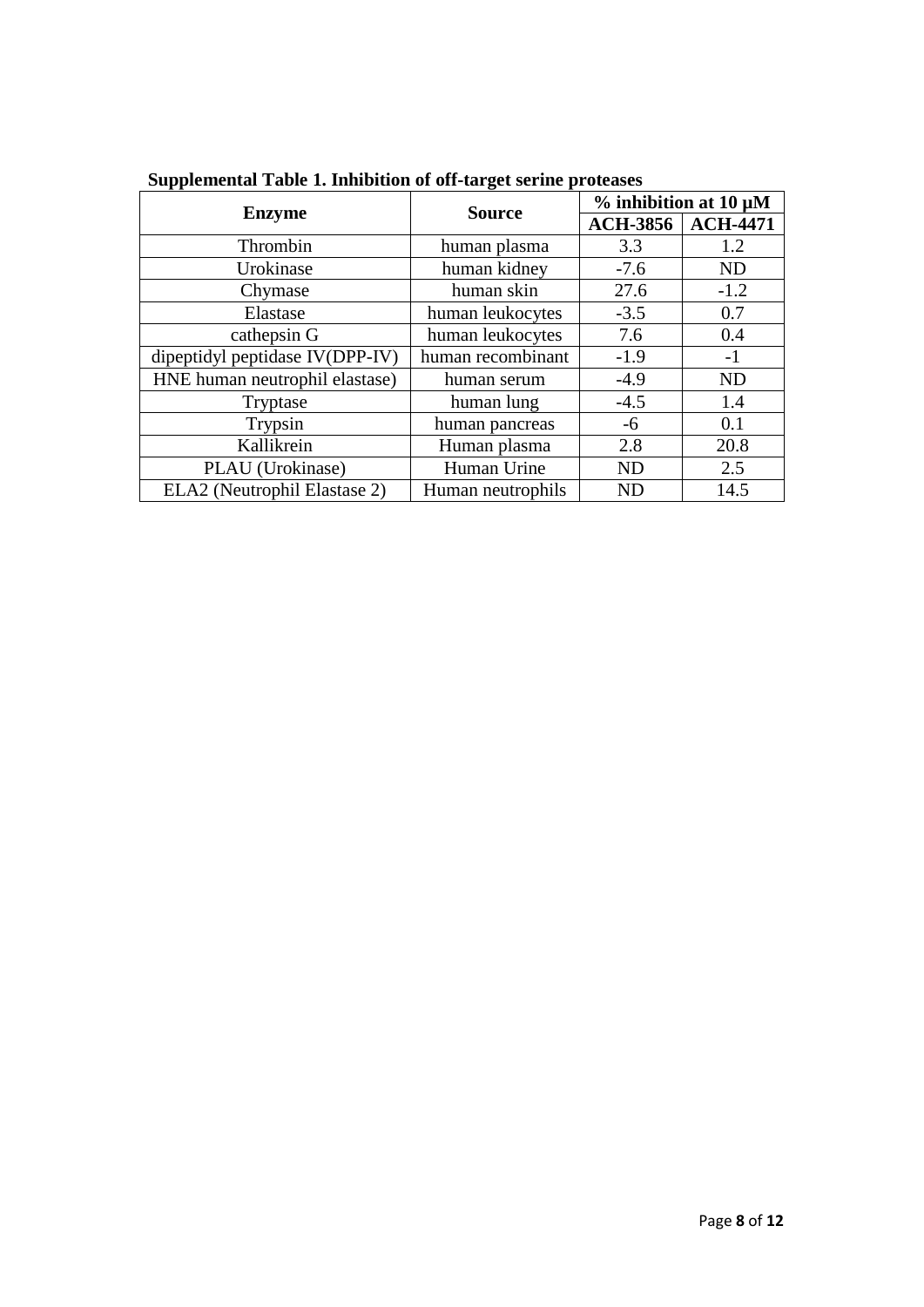## **Supplemental Figure 1. Factor D inhibitor binding to factor D protein.**

Representative surface plasmon resonance (SPR) sensorgrams with fitted curves are shown for compound association with (0 through 60 seconds) and dissociation from (60 seconds to end) immobilized factor D. ACH-3856 (top) or ACH-4471 (bottom) was added in two-fold dilution series up to 100 nM. SPR response is expressed in arbitrary units. Table 3 in the main manuscript presents kinetic parameters.



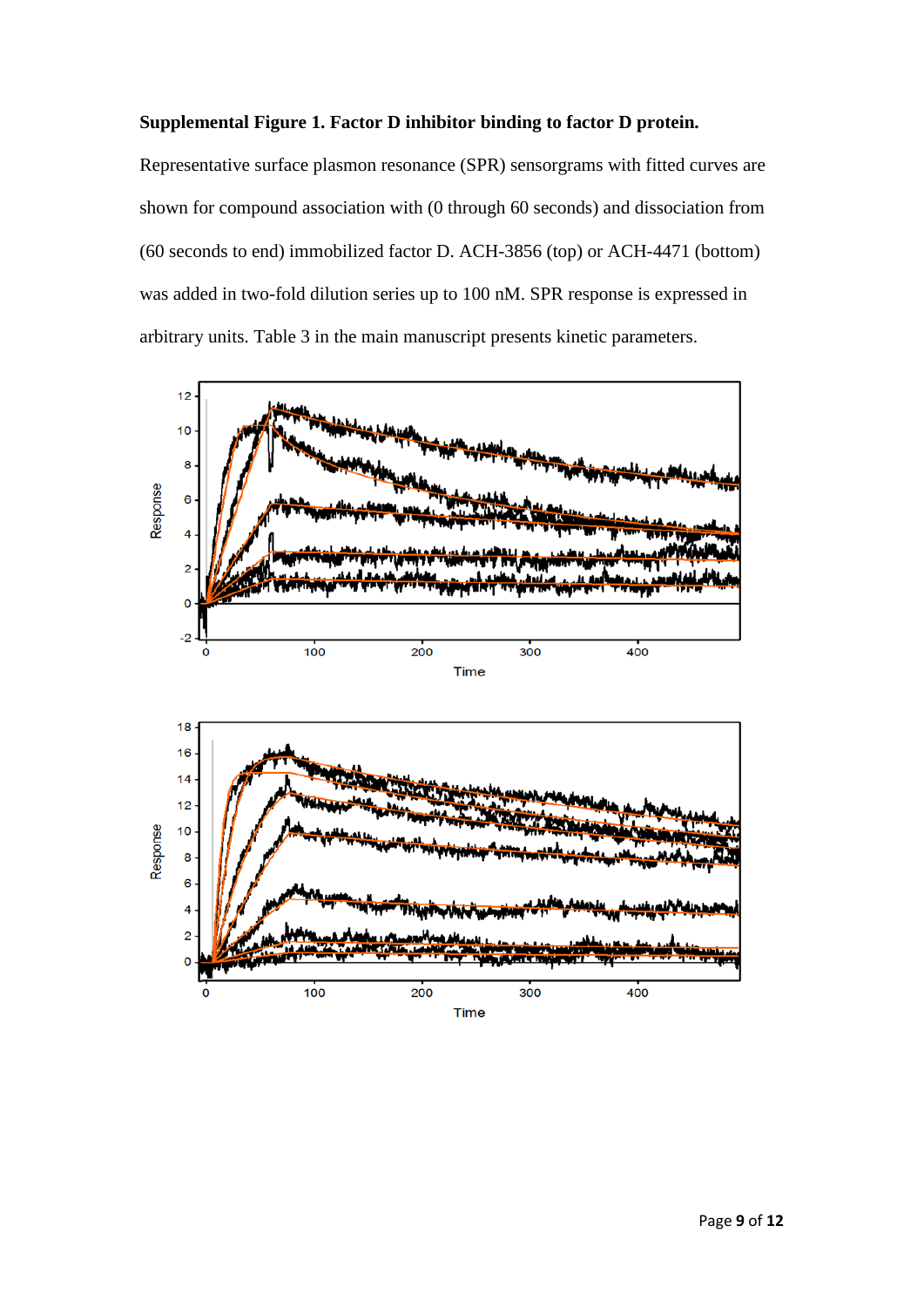**Supplemental Figure 2. fD esterolytic activity.** Dose-response curves are shown from a representative experiment demonstrating enzymatic inhibition of purified factor D by ACH-3856 ( $\circ$ ) and ACH-4471( $\Box$ ). Table 3 in the main manuscript presents IC<sub>50</sub> values.

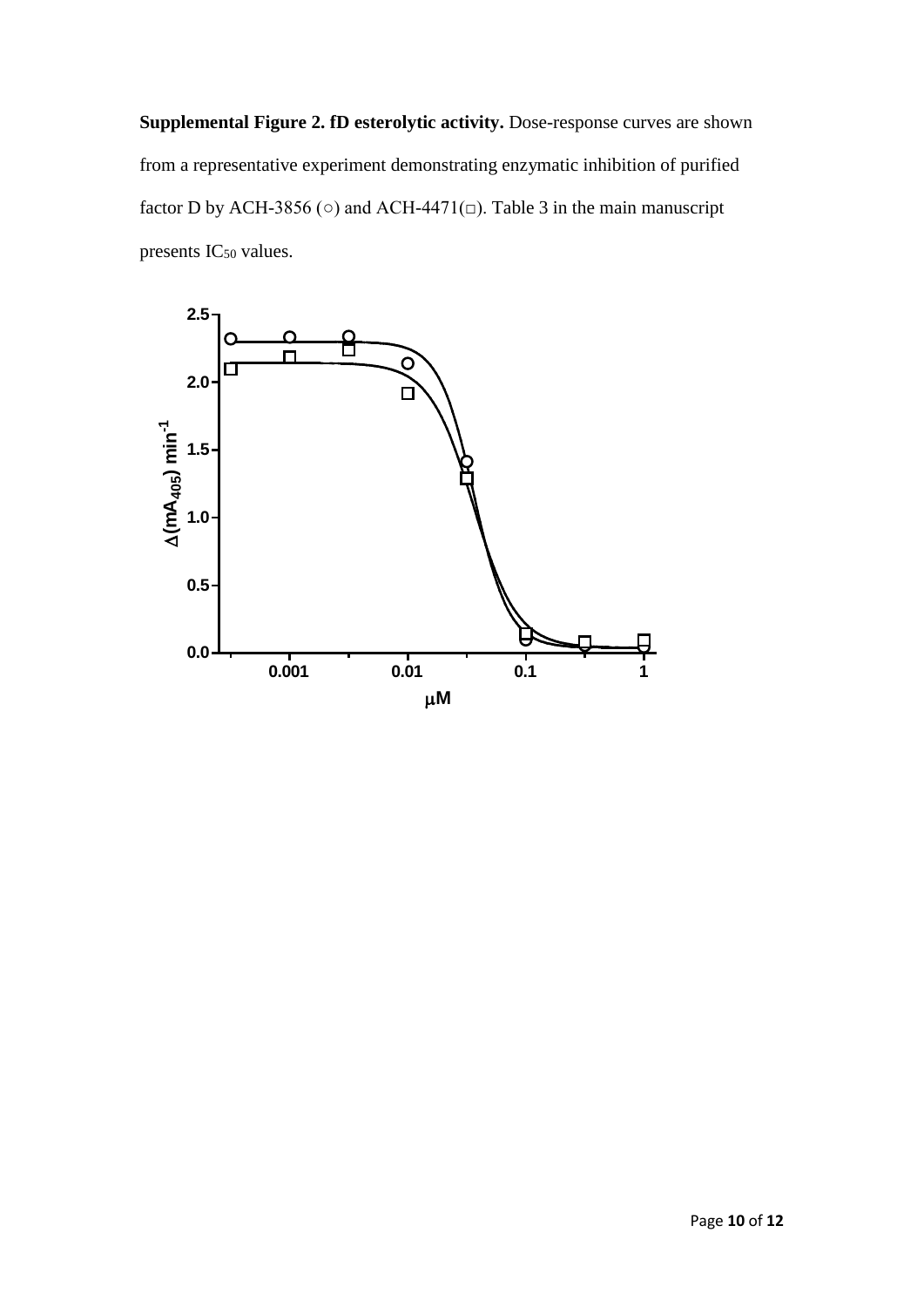# **Supplemental Figure 3. Staining of a subset of erythrocytes recovered from PNH patient 2 with anti-C3d antibody but not anti-C3c antibody.**

Flow cytometric scattergrams of erythrocytes from PNH patient 2 treated with acidified C5-depleted serum (EDTA treated). C3 fragment deposition was assessed using anti-human C3c or anti human C3b antibody (left panel, X-axis) or anti human C3d antibody (right panel, X-axis). PNH mutant erythrocytes were identified by the absence of cell surface CD59 expression (Y-axis). Respective gating thresholds are indicated by vertical and horizontal lines.